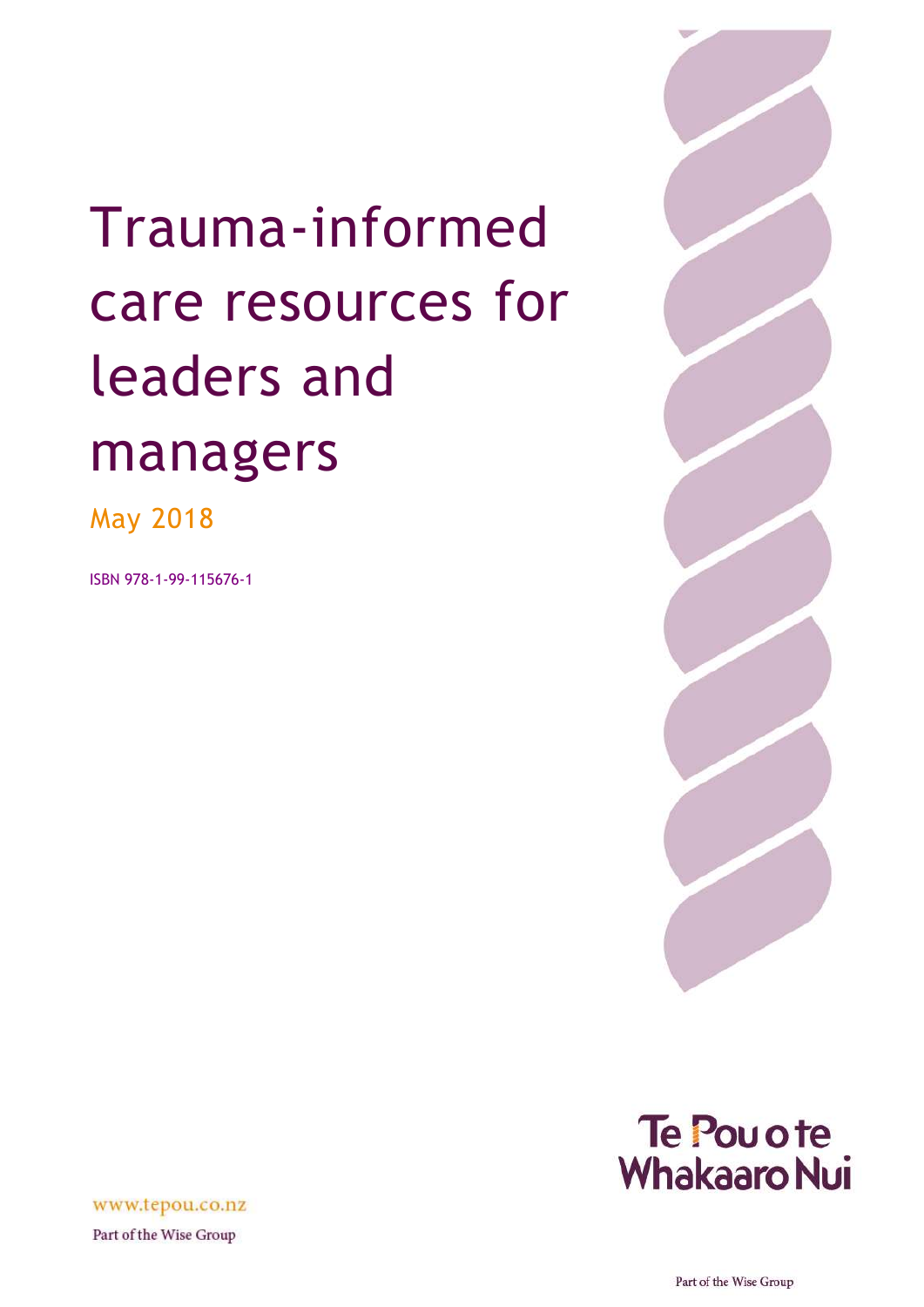# **Introduction**

A trauma-informed approach recognises and understands trauma can negatively affect whanau, groups, organisations and communities, as well as individuals. In New Zealand, the need to provide trauma informed care services is not new and many services have taken steps to work towards achieving that goal.

In New Zealand the impacts of colonisation on the wellbeing of Maori people, the impact of historical trauma events and their contribution to negative health disparities experienced by many whanau (extended family), hapū (sub-tribes), and iwi (tribes) need to be considered in any trauma informed approach. We must be mindful that the use of or adaption of any overseas designed trauma-informed care resources requires careful consideration to ensure that we are culturally respectful of and responsive to Māori people.

There is a plethora of information and resources about trauma-informed care. One of the challenges is that the terms *trauma-informed approach* and *trauma-informed care* are used interchangeably in the literature and used in multiple ways. New Zealand based research and work is starting to emerge, however, the majority of resources available have been developed in the US, Canada, UK, or Australia. A number of resources about trauma-informed care were selected based on criteria that included applicability, availability, usability, and whether they were evidence-informed. A comprehensive checklist was developed to review the resources however, detailed information about many of the resources was difficult to obtain. Detail such as cultural advice, service user input, clinician involvement, family and whanau involvement and a review date, were not apparent.

Resources for the implementation of a trauma-informed care approach provide support to implement across organisation-wide systems and processes; address worker wellness and safety; and provide workers with the skills and confidence to support such an approach.

On our website you will find a list of some of the organisations providing information and resources about trauma-informed care.

These resources are summarised into three publications:

- 1. Resources for leaders and managers to support in developing and sustaining trauma-informed care services.
- 2. Resources for supporting the wellbeing of the workforce in three sections
	- organisational support of the workforce
	- supporting workers own wellbeing
	- addressing workplace bullying.
- 3. General information on trauma-informed care and training resources.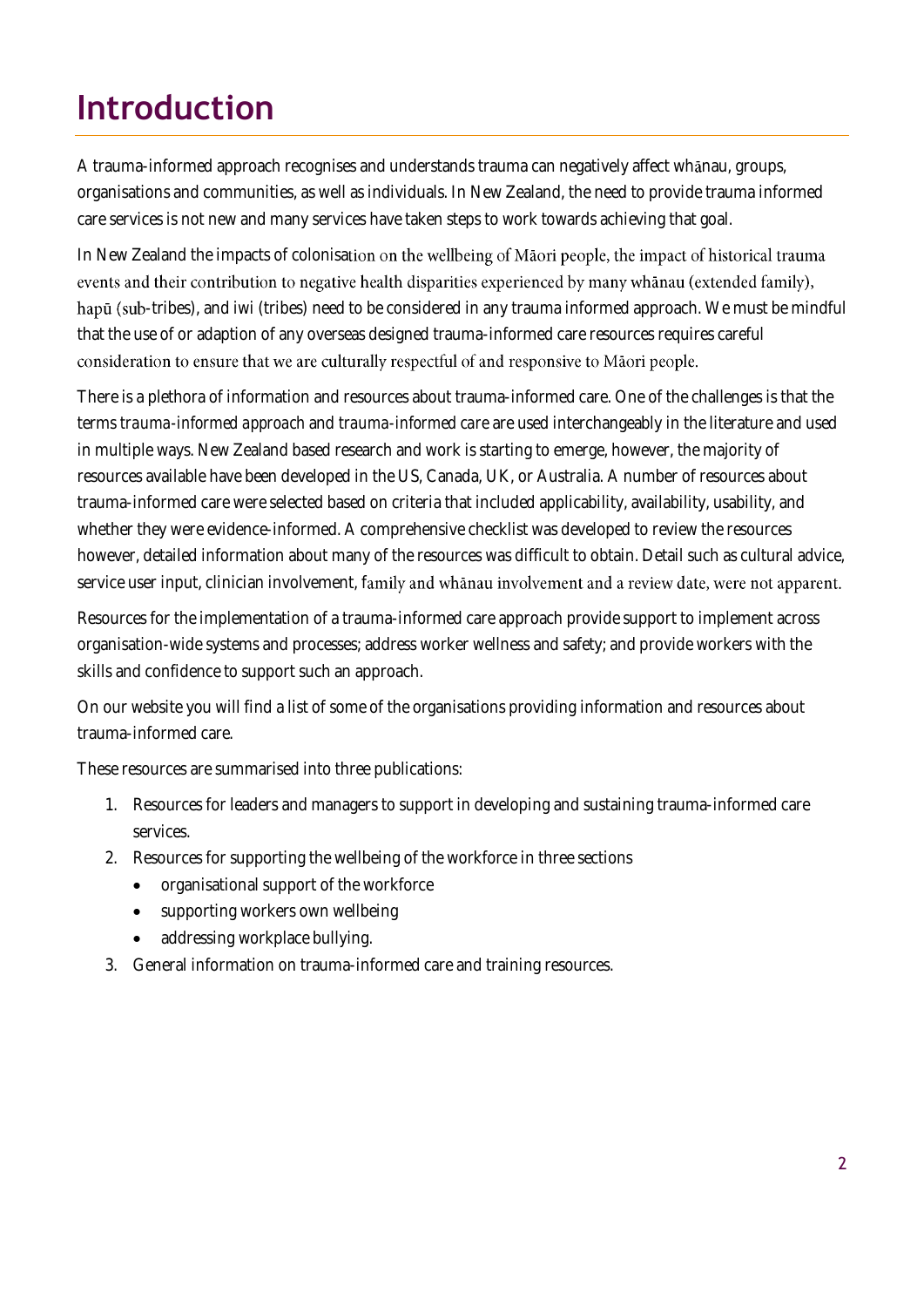# **Resources for leaders and managers**

This publication outlines resources for leaders and managers to develop and sustain trauma-informed services within their organisation. Leadership commitment, knowledge and intent to support all staff and people accessing services, is an essential first step in a trauma-informed approach.

Oranga Tamariki provide us with a definition of trauma-informed care within a New Zealand context<sup>1</sup>. Traumainformed care is a strengths-based service delivery approach that is grounded in an understanding of and responsiveness to the impact of trauma, that emphasises physical, psychological, and emotional safety for both providers and survivors, and that creates opportunities for survivors to rebuild a sense of control and empowerment.

Trauma-informed care has also been described as an evidence-based model of care which encompasses an overarching philosophy within a framework to guide practice<sup>2</sup>. This means it is a universal approach and not necessarily just a model of care for those people who have experienced trauma.

#### "Trauma must be seen as the expectation, not the exception"<sup>3</sup>

Universal precautions, as it relates to trauma-informed care, asks frontline workers to be mindful of the high prevalence of trauma and Post Traumatic Stress Disorder (PTSD) when engaged in their work with people. It asserts that trauma-informed teams and environments will positively support recovery in all people with a history of trauma and reduce the chances of re-traumatising events while engaged with mental health services.

The individual responses to the effects of experiencing trauma may vary, with some people going about their lives without lasting negative effects, but many other people or populations experiencing traumatic stress reactions and ongoing ill health.<sup>4</sup> The resultant behaviour is understood in the context of coping strategies designed to survive adversity and overwhelming circumstances, whether these occurred in the past (i.e. a client dealing with prior child abuse), whether they are currently manifesting (i.e. a worker living with domestic violence in the home), or whether they are related to the emotional distress that results in hearing about the first hand experiences of another (i.e. secondary traumatic stress experienced by a direct care worker).

When services provide a trauma-informed approach all people at all levels of the organisation or system have a basic realisation about trauma and understand how trauma can affect families, groups, organisations, and communities as well as individuals.

<sup>1</sup> Oranga Tamariki Ministry for Vulnerable Children. (2017). *Trauma: Key theories and their application to practice*. Wellington: Oranga Tamariki Ministry for Vulnerable Children.

<sup>2</sup> Isobel, S., & Edwards, C. (2017). Using trauma informed care as a nursing model of care in an acute inpatient mental health unit: A practice development process. *International Journal of Mental Health Nursing, 26*, 88-94. doi:10.1111/inm.12236

<sup>&</sup>lt;sup>3</sup> Mental Health Coordinating Council. (2017). Trauma-Informed Care and Practice (TICP)

<sup>4</sup> Substance Abuse and Mental Health Services Administration (SAMHSA). (2015). Trauma-Informed Approach and Trauma Specific Interventions.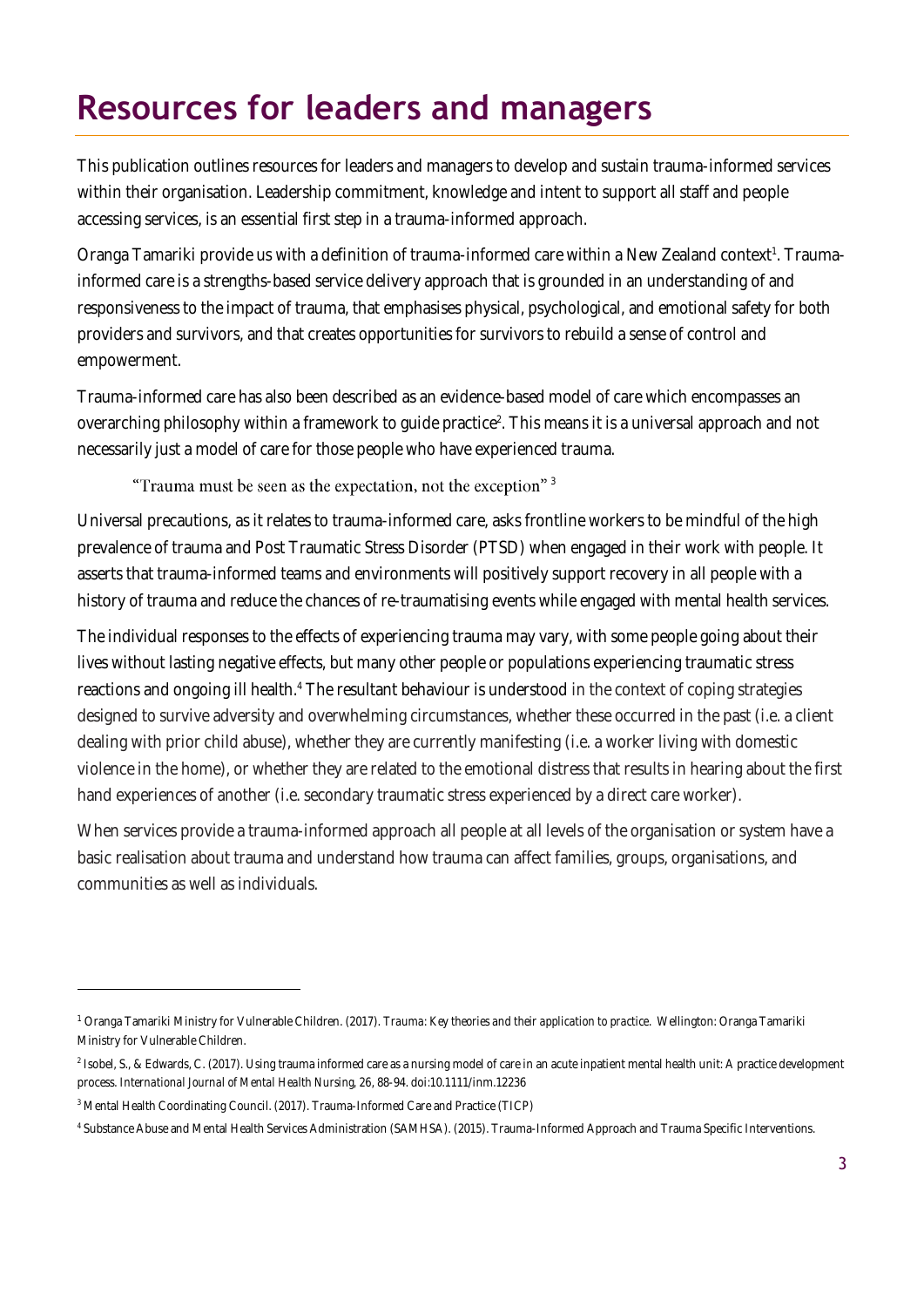The different approaches to being trauma-informed may create a continuum of staff and organisational care covering four stages of complexity<sup>5 6</sup>:

- 1. *Trauma aware:* workers have an understanding of trauma and how people may have behavioural presentations in response to traumatic experiences.
- 2. *Trauma sensitive:* an organisation's work practice can operationalise some concepts of a traumainformed approach.
- 3. *Trauma responsive:* the individual and organisation response enables changes in behaviour and strengthens resilience and protective factors.
- 4. *Trauma informed:* the culture of the whole system reflects a trauma approach in all work practices and settings

Organisational examples of being trauma-informed, or not, are shown in [Table 1.](#page-3-0)

<span id="page-3-0"></span>Table 1**.** *Attributes of organisations trauma-informed or not trauma-informed<sup>7</sup>*

| Trauma informed                                   | Not trauma informed                               |
|---------------------------------------------------|---------------------------------------------------|
| Recognition of high prevalence of trauma.         | Lack of education on trauma prevalence and        |
|                                                   | 'universal precautions'.                          |
| Recognition of primary and co-occurring trauma.   | Over-diagnosis of Schizophrenia & Bipolar         |
|                                                   | Disorder, Conduct Disorder and singular           |
|                                                   | addictions.                                       |
| Assess for traumatic histories and symptoms.      | Cursory or no trauma assessment.                  |
| Recognition of culture and practices that are re- | 'Tradition of toughness' valued as best-care      |
| traumatising.                                     | approach.                                         |
| Power/control minimised - constant attention      | Keys, security uniforms, staff demeanour, tone of |
| to culture.                                       | voice.                                            |
| Caregivers/supporters - focus on collaboration.   | Rule enforcers - focus on compliance.             |
| Address training needs of staff to improve        | 'Patient-blaming' as fall-back position without   |
| knowledge and sensitivity.                        | training.                                         |
| Staff understand function of behaviour as coping  | Behaviour seen as intentionally provocative.      |
| adaptations (rage, repetition-compulsion and      |                                                   |
| self-injury).                                     |                                                   |
| Objective to use neutral language.                | Labelling language - e.g. manipulative, needy,    |
|                                                   | attention-seeking.                                |
| Transparent systems open to outside parties       | Closed system where advocates are discouraged.    |

7 SAMHSA

<sup>5</sup> Wall, L., Higgins, D., & Hunter, C. (2016). *Trauma-informed care in child/family welfare services* Australia: Australian Government.

<sup>6</sup> Mieseler, V., & Myers, C. (2013). Practical steps to get from trauma aware to trauma informed while creating a healthy, safe, and secure environment for children. Jefferson City: Missouri Coalition for Community Behavioral Healthcare. (2013).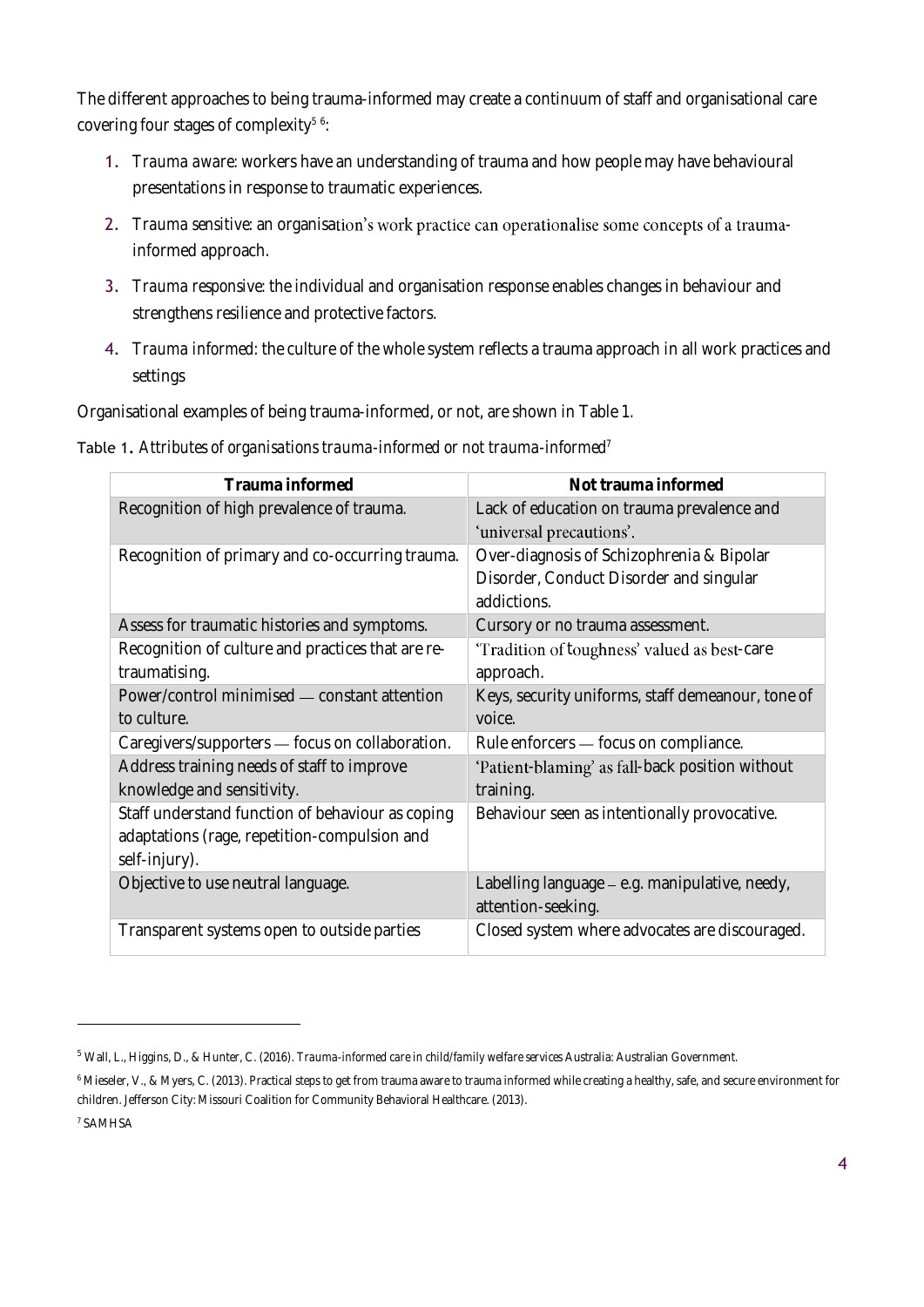It's the employers' responsibility to ensure workers have access to timely education about vicarious trauma and a safe, supportive and trauma aware workplace that is conducive to individual well-being<sup>8</sup>. From an organisational perspective, it's important that processes for the wellness and safety of the workforce are established before embarking on a trauma-informed approach. Organisational principles, policies, and procedures that provide safety, voice and choice can begin to create the appropriate environments and approaches.

# **Developing and sustaining trauma-informed services**

The implementation of an organisation wide trauma-informed approach requires a process of preparing for organisational and practice change, managing the change, and reinforcing the change. A number of resources are recommended, most of which address various aspects of an overall process. Some of the resources for supporting the development of an organisational approach for trauma-informed care originate from North America, Australia or Scotland. For this reason, they will need adapting if used within the New Zealand context.

The following organisations have resources available to support the development of trauma-informed services.

# **Blue knot Foundation (Australia)**

An organisation who advocate nationally for trauma-informed policy, practice and systems change, particularly for people who are victims of sexual abuse. They deliver professional development training, group supervision and consultancy for workers, organisations and people working with survivors across Australia.

# *Practice guidelines for treatment of complex trauma and trauma informed care and service delivery*

#### <http://www.blueknot.org.au/ABOUT-US/Our-Documents/Publications/Practice-Guidelines/Download>

2012 Practice guidelines are available to download once registered, registration is free. The guidelines are designed to:

- provide a framework for the implementation and workforce training and development recommended for the integration of trauma-informed principles and practice into services and systems
- set out the approaches needed to address trauma histories within clinical practice in mental health settings. They weave information from neuroscience and attachment theory with recovery-orientated, trauma-informed and therapeutic principles.

<sup>8</sup> Handran, J. (2013). *Trauma-informed organizational culture: the prevention, reduction, and treatment of compassion fatigue*. In partial fulfillment of the requirements for the Degree of Doctor of Philosophy Colorado State University Fort Collins, Colorado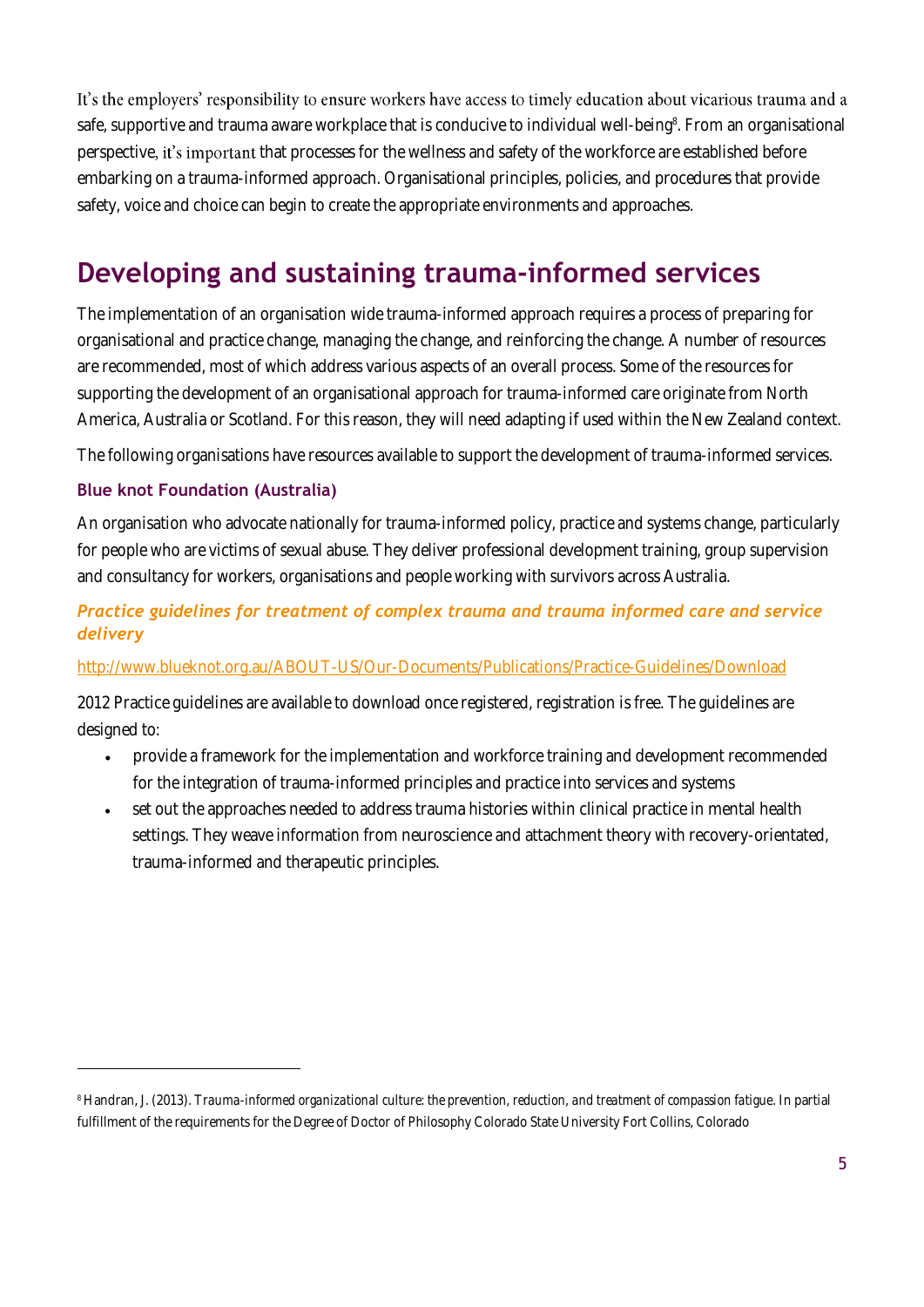# **Centre for Health Care Strategies (CHCS) (US)**

<https://www.chcs.org/project/advancing-trauma-informed-care/>

CHCS describe themselves as a nonprofit policy centre dedicated to improving the health of low-income Americans. The CHCS paper: *Ingredients for Creating a Trauma-Informed Approach to Care* (2016) is outlined in [Table 2.](#page-5-0)

<span id="page-5-0"></span>

|  | Table 2. Key Ingredients for Successful Trauma-Informed Care Implementation |
|--|-----------------------------------------------------------------------------|
|--|-----------------------------------------------------------------------------|

| leading and communicating about the transformation<br>$\bullet$                                                                                                                                                                                                                                                                                                                                                                                                                            | involving patients in the treatment process                                                                                                     |
|--------------------------------------------------------------------------------------------------------------------------------------------------------------------------------------------------------------------------------------------------------------------------------------------------------------------------------------------------------------------------------------------------------------------------------------------------------------------------------------------|-------------------------------------------------------------------------------------------------------------------------------------------------|
| process<br>$\bullet$<br>engaging patients in organisational planning<br>$\bullet$<br>training clinical as well as non-clinical staff members<br>$\bullet$<br>creating a safe environment<br>$\bullet$<br>preventing secondary traumatic stress in staff.<br>"Working with patients who have experienced trauma<br>puts both clinical and non-clinical staff at risk of<br>secondary traumatic stress". Organisational details are<br>then discussed<br>hiring a trauma-informed workforce. | screening for trauma<br>training staff in trauma-specific treatment<br>approaches<br>engaging referral sources and partnering<br>organisations. |

Each key ingredient is covered in more detail as to what that means within an organisational approach.

# **Manitoba Trauma Information Centre (Canada)**

#### <http://trauma-informed.ca/trauma-informed-organizationssystems/organizational-self-assessment/>

The Klinic Community Health Centre, Winnipeg, Canada have produced a *Trauma Toolkit* (2013) which is an informative resource for health care leaders, managers and the workforce. A universal precautions approach is promoted.

The Manitoba Trauma Information Centre identify that organisations need leadership that:

- initiates and/or promotes organisational change consistent with trauma-informed practices
- develops a strategy for strengthening trauma-informed practices over time
- considers resources, organisational capacity and pressures in developing trauma information practices
- recognises all staff contribute to trauma-informed practices at the organisational level

The resource is 150 pages in length, however the following pages are useful when considering an organisational approach:

- Page 15 What is Trauma-informed care and practice?
- Page 22 Organisational checklist
- Page 70 The neurobiology of trauma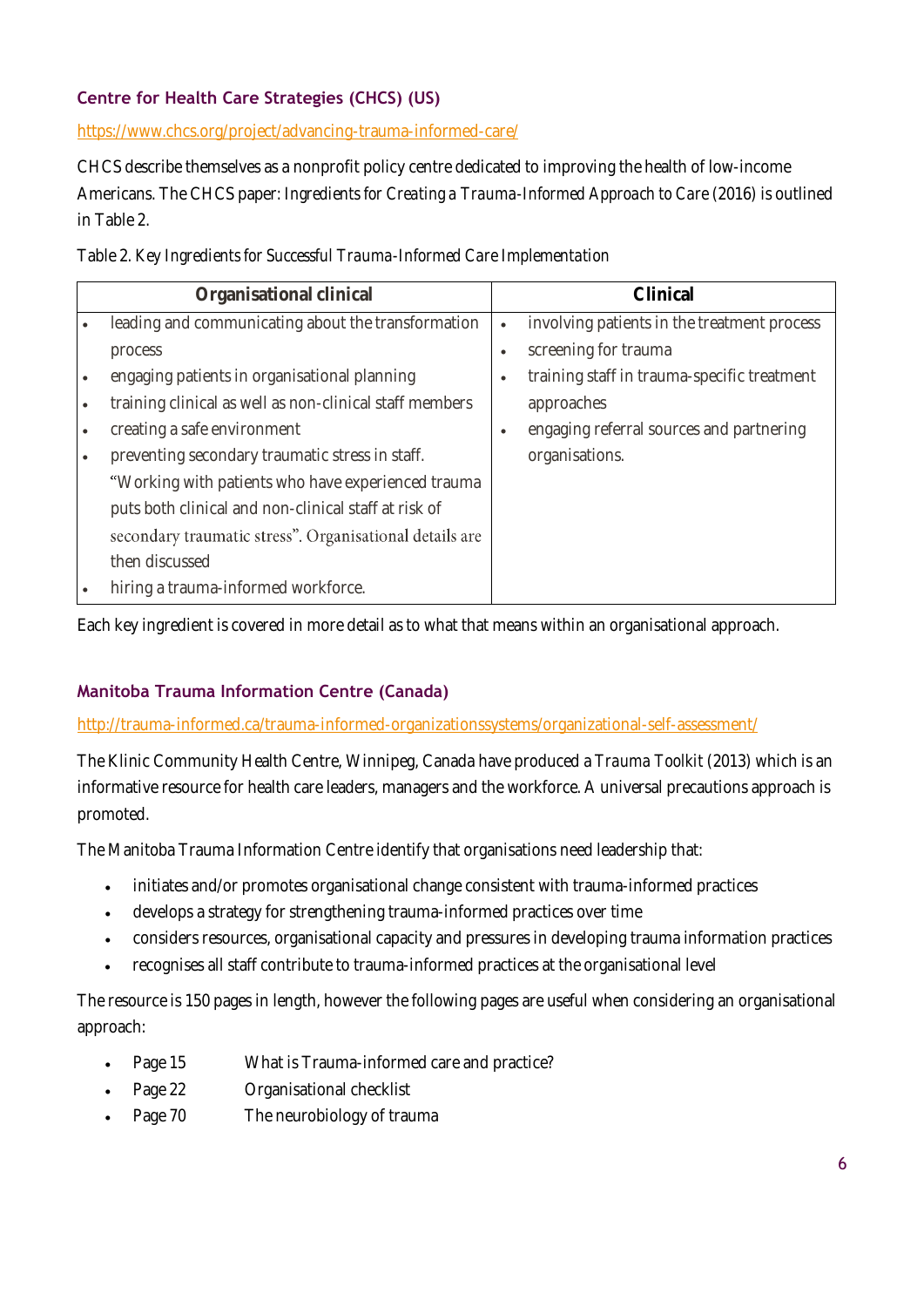To download the toolkit[: http://trauma-informed.ca/](http://trauma-informed.ca/)

The website also provides a checklist to be used as a starting point for an ongoing process of becoming a traumainformed organisation or system. This resource is based on a checklist developed by Dr. Nancy Poole and colleagues at the British Columbia Centre of Excellence for Women's Health. The checklist includes the following criteria:

- overall policy and programme mandate
- hiring practices
- policies and procedures
- monitoring and evaluation.

# **National Council for Behavioral Health (US)**

<https://www.thenationalcouncil.org/areas-of-expertise/trauma-informed-behavioral-healthcare/>

A number of presentations are freely available on the website targeted to the mental health sector however, most resources need to be purchased.

The resources are based on seven domains of trauma-informed care. These seven domains are:

- early screening and assessment
- consumer-driven care and services
- nurturing a trauma-informed and responsive workforce
- evidence-based and emerging best practices
- creating safe environments
- community outreach and partnership building
- ongoing performance improvement and evaluation.

A video clip is available explaining the organisational self-assessment and the seven domains:

[https://www.thenationalcouncil.org/areas-of-expertise/trauma-informed-behavioral-healthcare/#foobox-](https://www.thenationalcouncil.org/areas-of-expertise/trauma-informed-behavioral-healthcare/#foobox-1/2/we1wRbC7n_o)[1/2/we1wRbC7n\\_o](https://www.thenationalcouncil.org/areas-of-expertise/trauma-informed-behavioral-healthcare/#foobox-1/2/we1wRbC7n_o)

# *Trauma-informed Care Organisational Self-Assessment*

Designed for organisations interested in improving their policies, procedures, practices and social and physical environment to reflect the core principles and values of a trauma-informed care organisation. It is designed primarily as a performance improvement resource to increase awareness of the key components of a traumainformed care organisation and to identify what you need to keep doing and reinforcing, stop doing, or start doing the right thing.

PowerPoint: one of the presentations freely available is a 2012 PowerPoint based on the ACE's studies, titled *Does Your Organization Measure Up: Are You Really Trauma-informed*? and is presented by Cheryl Sharp and Linda Ligenza. Content includes some detail on possible organisational actions under the seven domains of trauma-informed care. Download the PowerPoint presentation:

<https://www.thenationalcouncil.org/areas-of-expertise/trauma-informed-behavioral-healthcare/>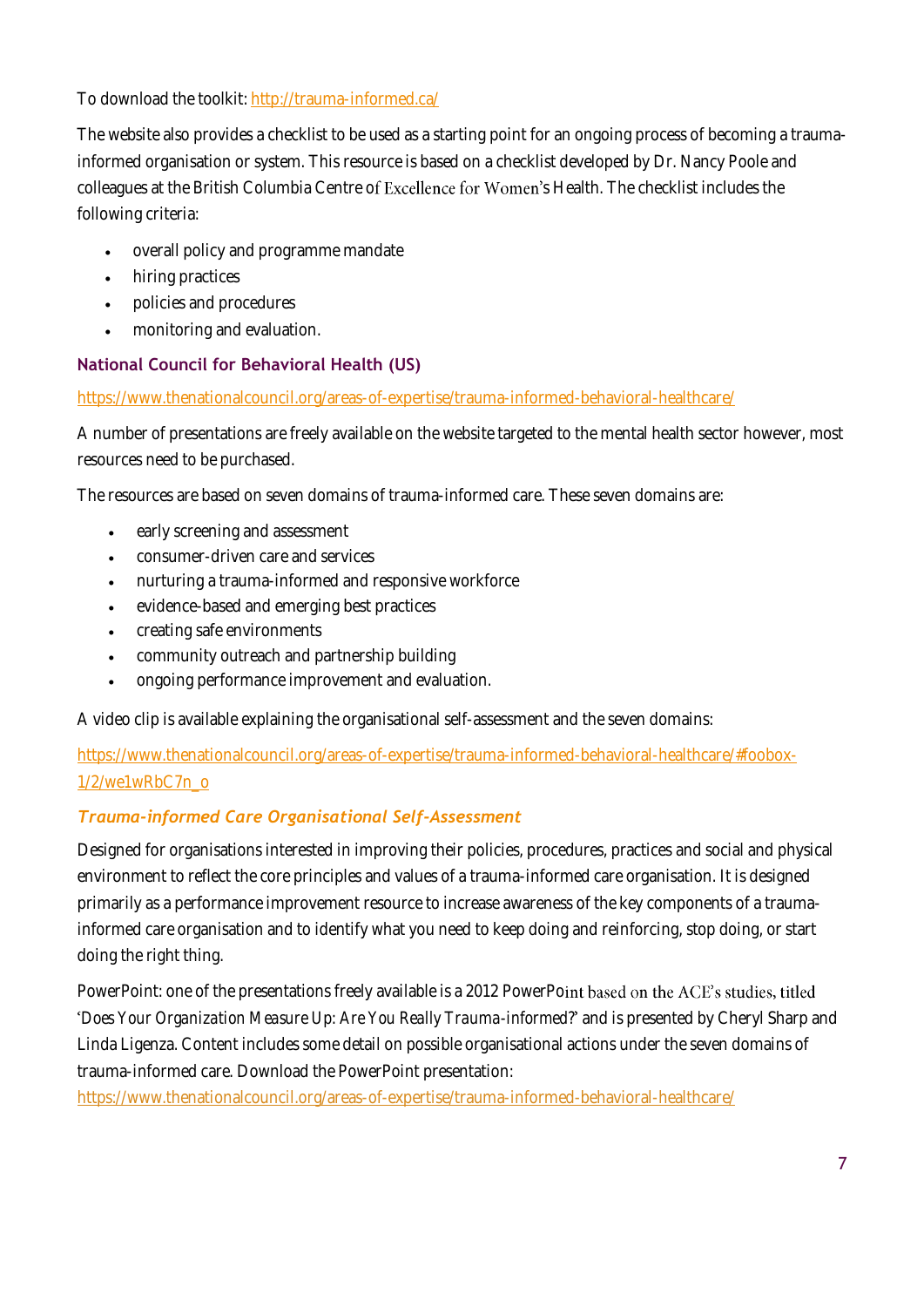# **NHS Scotland (Scotland)**

In May 2017 NHS 'Education for Scotland' launched a resource for support workers to understand the knowledge and skills required to successfully deliver quality, evidence-based trauma-informed or traumaspecific services to people affected by traumatic events.

The framework has four tiers of workforce development, to reflect the range of roles that workers may have in relation to providing services, as identified in [Figure 1.](#page-7-0) These are not hierarchical and do not necessarily reflect someone's seniority within their organisation but is constructed to be incremental. For example, staff operating at trauma enhanced practice level would also be expected to possess the knowledge and skills at skilled and informed levels.

This resource is essentially a knowledge and skills framework but contains sections on organisational development. It is open access and free to download.

#### *Transforming Psychological Trauma: A knowledge and skills framework for the Scottish workforce*

[http://www.nes.scot.nhs.uk/education-and-training/by-discipline/psychology/multiprofessional](http://www.nes.scot.nhs.uk/education-and-training/by-discipline/psychology/multiprofessional-psychology/national-trauma-training-framework.aspx)[psychology/national-trauma-training-framework.aspx](http://www.nes.scot.nhs.uk/education-and-training/by-discipline/psychology/multiprofessional-psychology/national-trauma-training-framework.aspx)

| Trauma Informed Practice level |
|--------------------------------|
|--------------------------------|

Knowledge and skills required for everyone in the workforce

Trauma Skilled Practice Level

Knowledge and skills required for qorkers with direct and frequent contact with people who may be affected by trauma

Trauma Enhanced Practice Level

Knowledge and skills for staff with regular and intense contact with people affected by trauma and who have a specific remit to respond by providing support, advocacy or specific psychological interventions to protocol, and/or staff with responsibility for directly managing care and/or services for those affected by trauma.

Trauma Specialist Practice level

Knowledge and skills for staff who have a remit to provide evidence-based interventions and treatment for those affected by trauma with complex needs.

<span id="page-7-0"></span>*Figure 1.* **The four tiers of workforce development**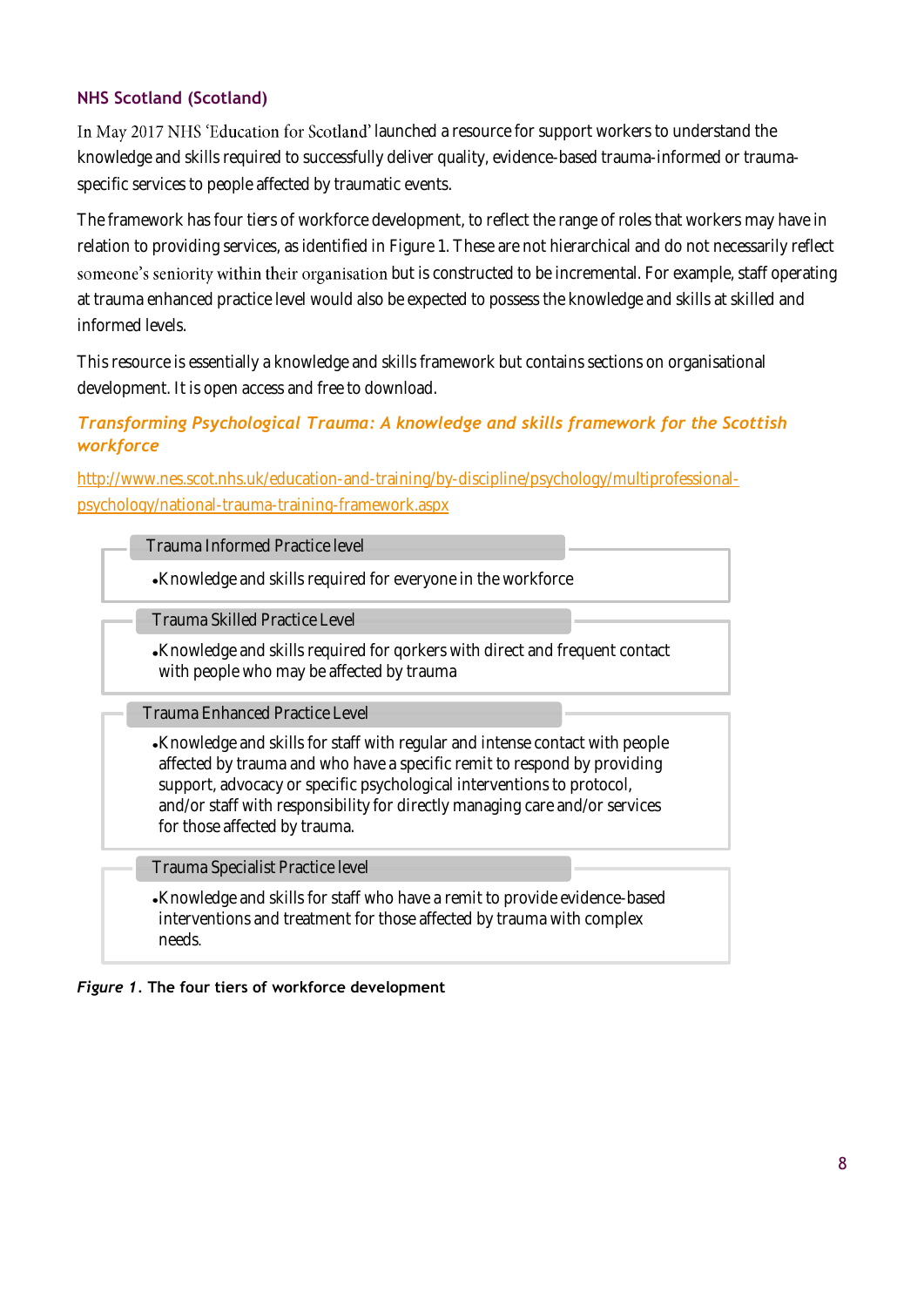# **SAMHSA (US)**

#### <https://www.samhsa.gov/trauma-violence>

SAMHSAs concept of a trauma-informed approach is grounded in a set of four assumptions, referred to as the four R's, and six key principles. These are based on the philosophy of promoting a linkage to recovery and resilience for individuals and families impacted by trauma.

The four assumptions of SAMHSA's trauma-informed approach include $^{\rm 9:}$ 

- all people in an organisation having a basic **realisation** about trauma and being able to **recognise** the signs of trauma
- an organisation having the ability to **respond** by applying the principles of a trauma-informed approach as there is a common understanding that the experience of traumatic events impacts all people involved
- every effort is made to resist any **re-traumatisation** of service users as well as staff.

The six key principles of a trauma-informed approach are identified below $^{\rm 10}$ .

- **Safety -** physical and psychological safety throughout the organisation is felt by all staff and people accessing services.
- **Trustworthiness and transparency** is obvious throughout all the organisations operations and decision-making processes.
- **Peer Support and mutual self-help** are key vehicles for establishing safety, hope and building trust.
- **Collaboration and mutuality** is evidenced by partnering and reducing power levels among all staff, people accessing the service and their families. It is recognised that everyone has role to play in providing a trauma-informed approach.
- **Empowerment, voice and choice** are reflected in organisational operations and workforce development. Services are organised to foster empowerment of staff and people accessing services. Individual strengths and experiences are recognised and built on.
- **Cultural, historical and gender issues** are incorporated into protocols and processes that are responsive to the racial, ethnic and cultural needs of all people. Historical trauma is recognised and addressed.

# *SAMHSA's Concept of Trauma and Guidance for a Trauma-Informed Approach (2014)*

[https://store.samhsa.gov/product/SAMHSA-s-Concept-of-Trauma-and-Guidance-for-a-Trauma-Informed-](https://store.samhsa.gov/product/SAMHSA-s-Concept-of-Trauma-and-Guidance-for-a-Trauma-Informed-Approach/SMA14-4884)[Approach/SMA14-4884](https://store.samhsa.gov/product/SAMHSA-s-Concept-of-Trauma-and-Guidance-for-a-Trauma-Informed-Approach/SMA14-4884)

A manual that introduces a concept of trauma and offers a framework for becoming a trauma-informed organisation, system, service or sector. The manual provides a definition of trauma and a trauma-informed approach. Guidance is provided about implementing a trauma-informed approach. It notes that change is

 $\overline{a}$ 

<sup>9</sup> <https://www.samhsa.gov/topics/trauma-violence/samhsas-trauma-informed-approach>

<sup>10</sup> <https://www.samhsa.gov/topics/trauma-violence/samhsas-trauma-informed-approach>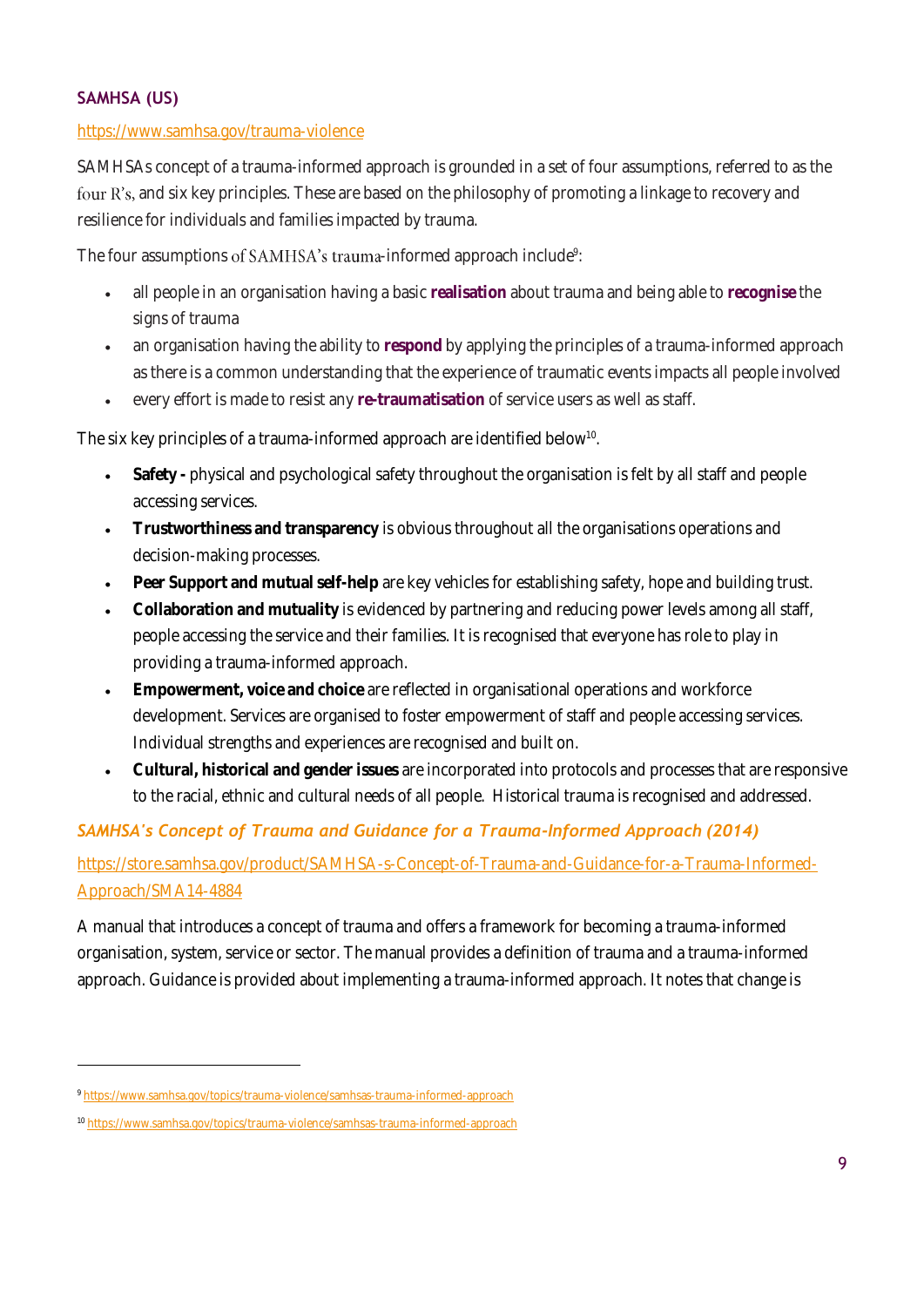required at multiple levels and must be aligned with the six key principles and ten implementation domains. The implementation domains and questions are listed below.

# Governance and leadership

- How do leadership and governance structures demonstrate support for the voice and participation of people accessing services who have trauma histories?
- How does agency leadership communicate its support and guidance for implementing a traumainformed approach?

# Policy

- How do the agency's written policies and procedures recognise the pervasiveness of trauma in the lives of people accessing services, and express a commitment to reducing re-traumatisation and promoting well-being and recovery?
- How do human resources policies attend to the impact of working with people who have experienced trauma?

# Physical environment

- How does the physical environment promote a sense of safety, calming and de-escalation for people accessing services and staff?
- How does the agency provide space that both staff and people accessing services can use to practice selfcare?

# Engagement and involvement

- How is transparency and trust among staff and people accessing services promoted?
- How do people with lived experience have the opportunity to provide feedback to the organisation on quality improvement processes for better engagement and services?

# Cross sector collaboration

- How does the organisation identify community providers and referral agencies that have experience delivering evidence-based trauma services?
- What mechanisms are in place to promote cross-sector training on trauma and trauma-informed approaches?

# Screening, assessment, treatment services

- Is a person's own definition of emotional safety included in treatment plans?
- Is timely trauma-informed screening and assessment available and accessible to people accessing services?

# Training and workforce development

• How does the agency address the emotional stress that can arise when working with people who have had traumatic experiences?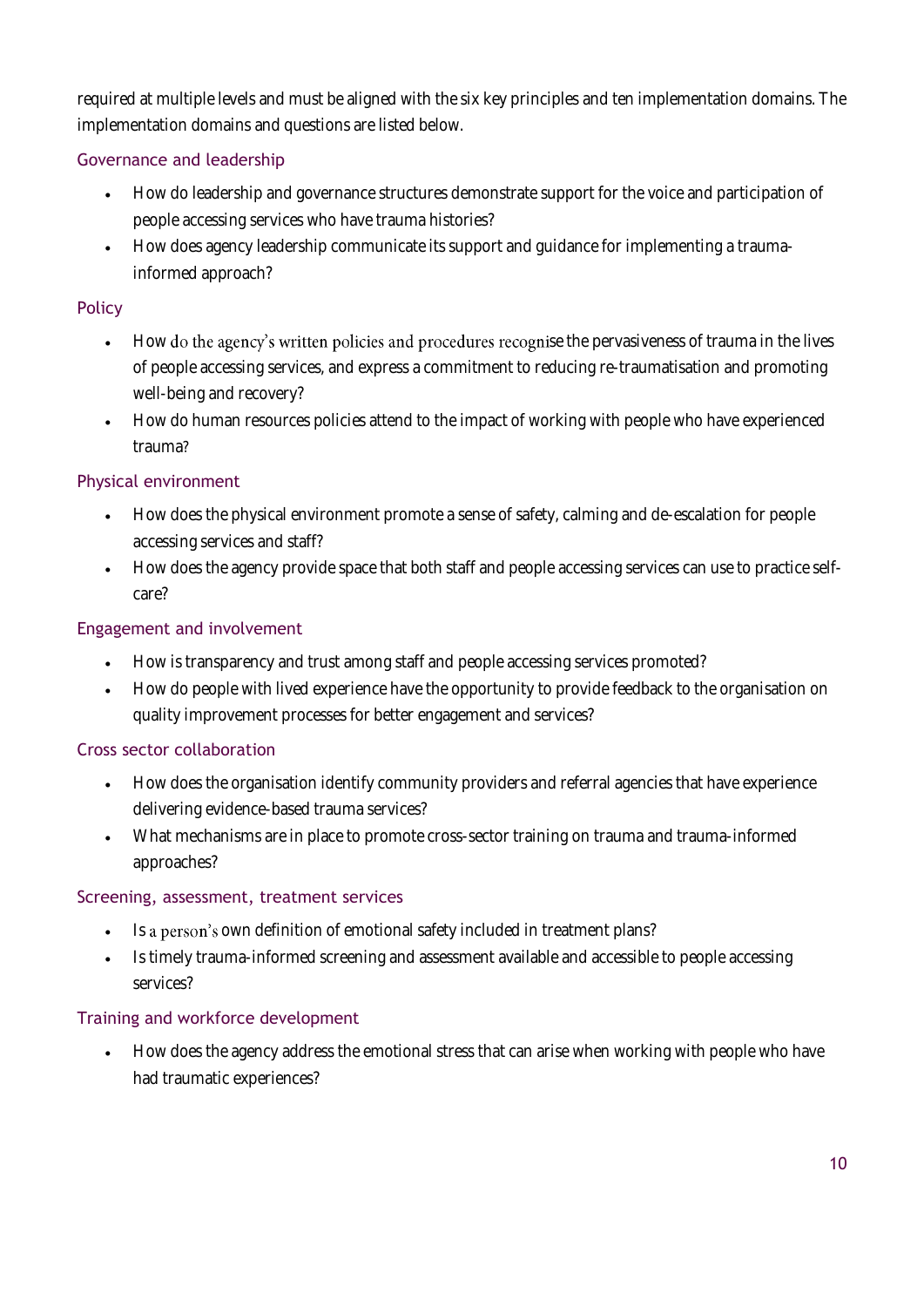• How does workforce development/staff training address the ways identity, culture, community, and oppression can affect a person's experience of trauma, access to supports and resources, and opportunities for safety?

# Progress monitoring and quality assurance

- Is there a system in place that monitors the agency's progress in being trauma-informed?
- Does the agency solicit feedback from both staff and people accessing services?

# Financing

- What funding exists for peer specialists?
- How does the budget support provision of a safe physical environment?

# Evaluation

- How does the agency conduct a trauma-informed organisational assessment or have measures or indicators that show their level of trauma-informed approach?
- How does the perspective of people who have experienced trauma inform the agency performance beyond consumer satisfaction survey?

# *TIP 57 A Treatment Improvement Protocol Trauma-informed Care in Behavioral Health Service' (2014)*

# <https://store.samhsa.gov/product/TIP-57-Trauma-Informed-Care-in-Behavioral-Health-Services/SMA14-4816>

This large and detailed resource is free to download from the website. "TIP 57' presents fundamental concepts that service providers can use to:

- become trauma aware and knowledgeable about the impact and consequences of traumatic experiences for individuals, families, and communities
- evaluate and initiate use of appropriate trauma-related screening and assessment tools
- implement interventions from a collaborative, strengths-based approach, appreciating the resilience of trauma survivors
- learn the core principles and practices that reflect trauma-informed care
- anticipate the need for specific trauma-informed treatment planning strategies that support a person's recovery
- decrease the inadvertent retraumatisation that can occur from implementing standard organisational policies, procedures, and interventions with individuals, including people accessing services and staff, who have experienced trauma or are exposed to secondary trauma
- evaluate and build a trauma-informed organisation and workforce.

This resource relates to supporting adults and includes an extensive literature review.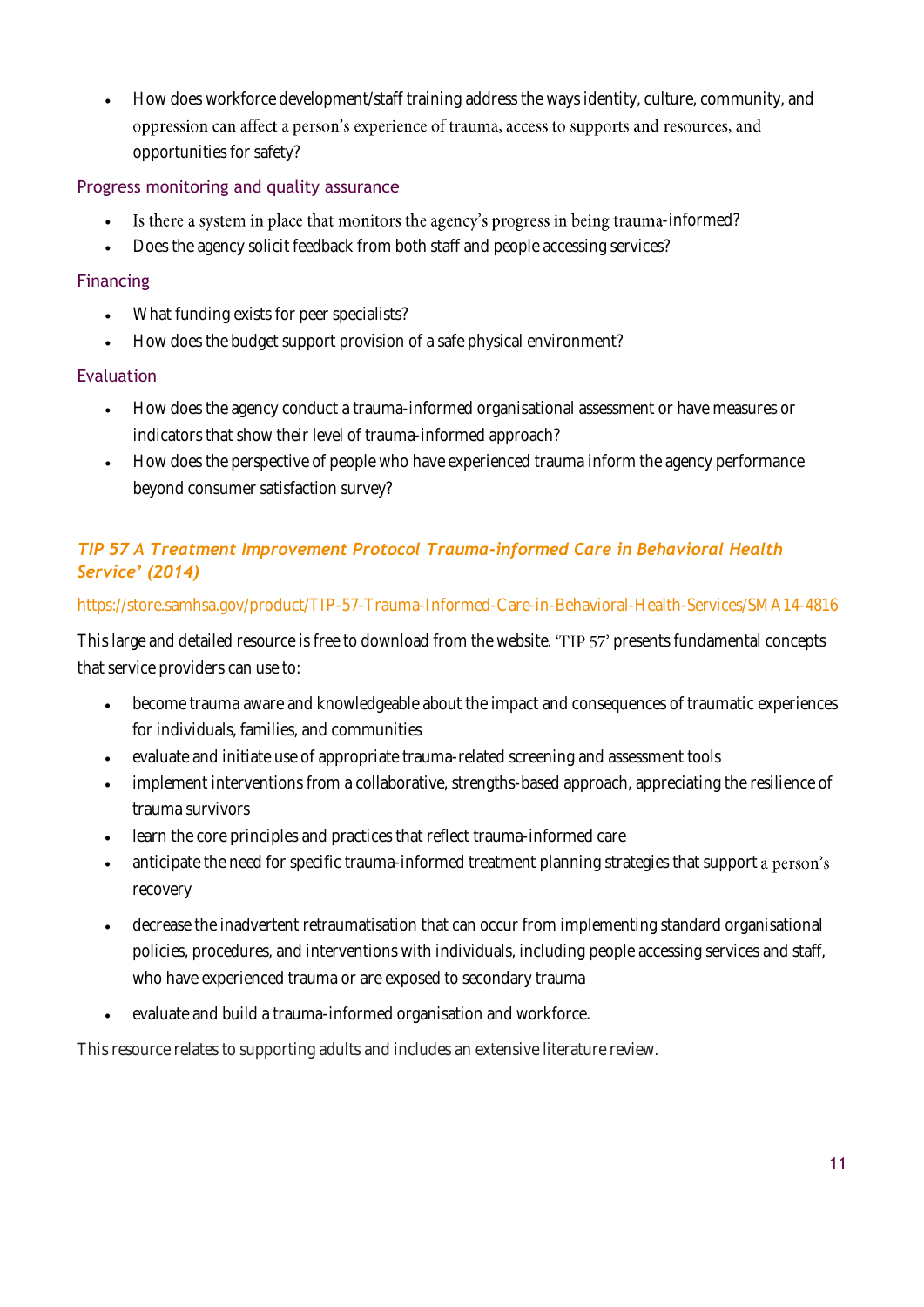#### **Te Pou o te Whakaaro Nui (NZ)**

#### <https://www.tepou.co.nz/>

Nationally and internationally there are ongoing efforts to prevent, reduce and eliminate the use of seclusion and restraint in mental health environments. Least restrictive practice is a term increasingly used to describe a wide range of approaches, practices and frameworks that place the person at the centre of service provision and strives to eliminate using restraint or seclusion in inpatient settings. The Six Core Strategies<sup>®</sup> is an evidencebased approach and has been used by many organisations internationally.

The Six Core Strategies<sup>®</sup> were developed in the US by the National Association of State Mental Health Program Directors Medical Directors Council (NASMHPD). This was in response to stakeholders saying that seclusion and restraint were traumatising, both to people receiving services and to staff. They have been successfully used to reduce the use of seclusion and restraint in inpatient mental health settings. Te Pou o te Whakaaro Nui developed the Six Core Strategy<sup>®</sup> Checklist (NZ adaption) to suit the New Zealand context. This included strengthened consumer involvement, cultural considerations and family and whanau inclusion. A strong component of the Six Core strategies $^\circ$  is:

- ensuring that services provide trauma-informed care
- the workforce uses strategies that support a trauma-informed approach to the individual care of people

#### The six strategies are:

- 1) Leadership towards organisational change
- 2) Using data to inform practice
- 3) Workforce development
- 4) Use of seclusion and restraint reduction tools
- 5) Service user/consumer roles in inpatient units
- 6) Debriefing techniques.

The seclusion and restraint resources include a service checklist and alludes to trauma-informed care, service and workforce. For example:

#### *Strategy one -*

• Service objective 1- Does the organisation and service mission or vision statement, philosophy, and core values reflect the intent of seclusion reduction initiatives? Including evidence of congruency with principles of recovery, trauma informed systems, violence and coercion free safe environments for service

#### *Strategy three - Workforce development*

• Goal three - To create an environment whose policy, procedures, and practices are grounded in and directed by a thorough understanding of the neurological, biological, psychological and social effects of trauma and violence on people. This includes understanding the prevalence of these experiences in people who receive mental health services and the experiences of staff. The characteristics and principles of trauma informed care systems need to be included. It also includes the principles of recovery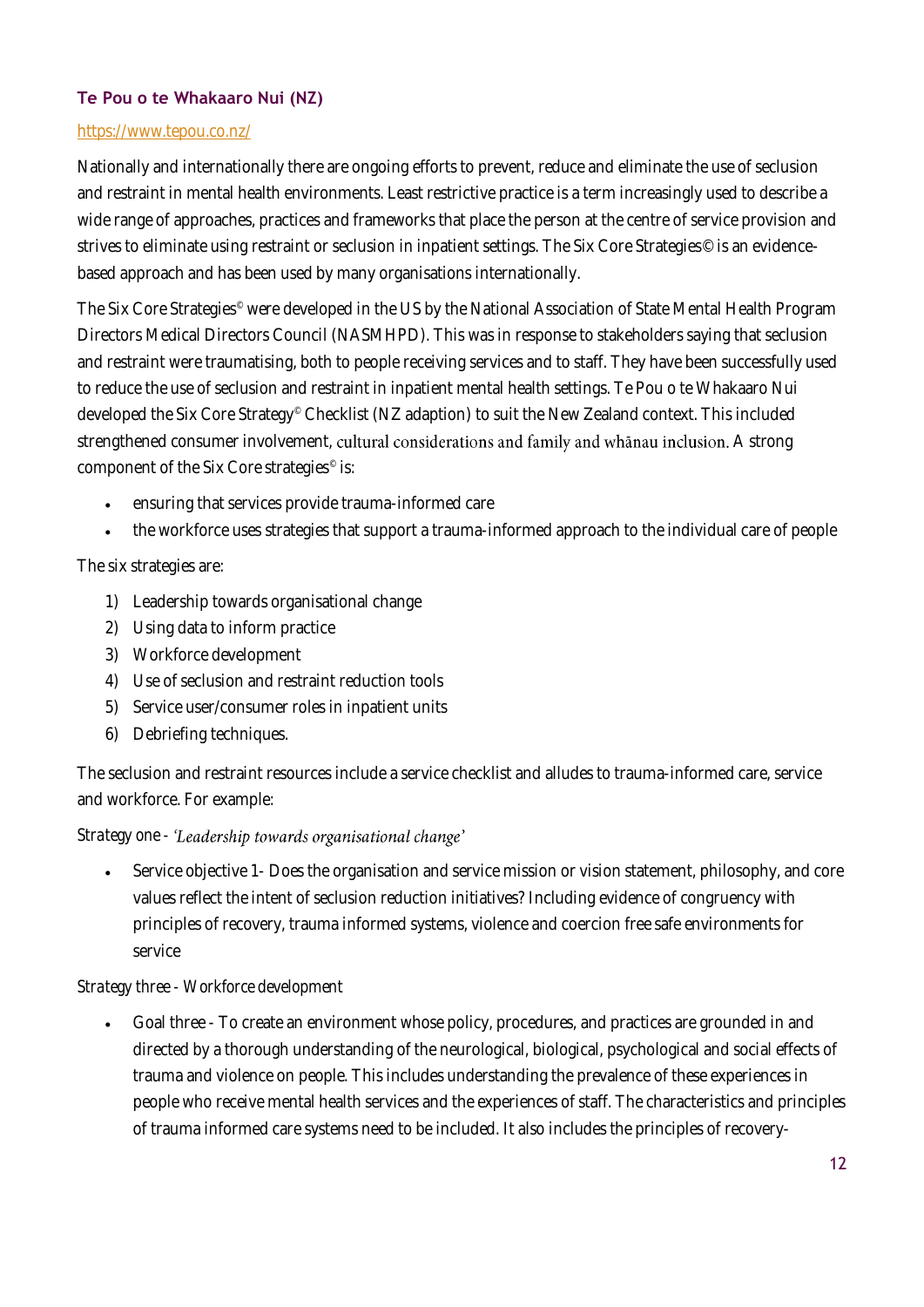oriented systems and models that support people-centred care, choice, respect, dignity, partnerships, self-management, and full inclusion.

• Service objective four - Has the service insured education and training for staff, at all levels, in theory and approaches of seclusion and restraint reduction? Including trauma informed care, neurobiological effects of trauma.

The whole resource can be downloaded here[: https://www.tepou.co.nz/resources/six-core-strategies-for](https://www.tepou.co.nz/resources/six-core-strategies-for-reducing-seclusion-and-restraint-checklist/464)[reducing-seclusion-and-restraint-checklist/464](https://www.tepou.co.nz/resources/six-core-strategies-for-reducing-seclusion-and-restraint-checklist/464)

*Towards restraint-free mental health practice* is a framework and checklist designed to be used alongside, and with reference to, the Six Core Strategy® approach.

A summary report on reducing seclusion and restraint for tangata Maori was developed. This report, with specific recommendations to address the high rates of seclusion for Māori, was developed to be used alongside the Six Core Strategies® checklist, New Zealand adaption. The report references the importance of trauma informed care for tangata Maori. For example

• Strategy three workforce development - development of a workforce that can foster trauma-informed care to ensure that interventions in inpatient settings do not exacerbate any difficulties with regard to previous trauma among tāngata whaiora and instead reduce the likelihood of re-traumatisation

Information can be downloaded here[: https://www.tepou.co.nz/resources/reducing-maori-seclusion-a](https://www.tepou.co.nz/resources/reducing-maori-seclusion-a-summary-report-with-recommendations-for-managers-and-leaders-of-mental-health-services/472)[summary-report-with-recommendations-for-managers-and-leaders-of-mental-health-services/472](https://www.tepou.co.nz/resources/reducing-maori-seclusion-a-summary-report-with-recommendations-for-managers-and-leaders-of-mental-health-services/472)

*Trauma-Informed Care Literature Scan (2018)* presents the evidence around what is trauma; what is the prevalence and impact; what is a trauma-informed approach; and the evidence on implementation within organisations.<https://www.tepou.co.nz/initiatives/trauma-informed-care/181>

# **Trauma Informed Oregon resources (US)**

#### <https://traumainformedoregon.org/resources/resources-organizations/>

These resources are for a range of different sectors, not just mental health. However, the core training components and the principles of trauma informed care are generic.

# *Roadmap to Trauma Informed Care implementation*

<https://traumainformedoregon.org/roadmap-trauma-informed-care/>

A comprehensive suite of resources divided into 'what you need to have' to begin the process of implementing trauma informed care, and 'what you need to do' to start planning and to make change.

What you need to have:

1. Recognition and awareness - what is trauma-informed care? Historical highlights of trauma-informed care and a trauma-informed workforce.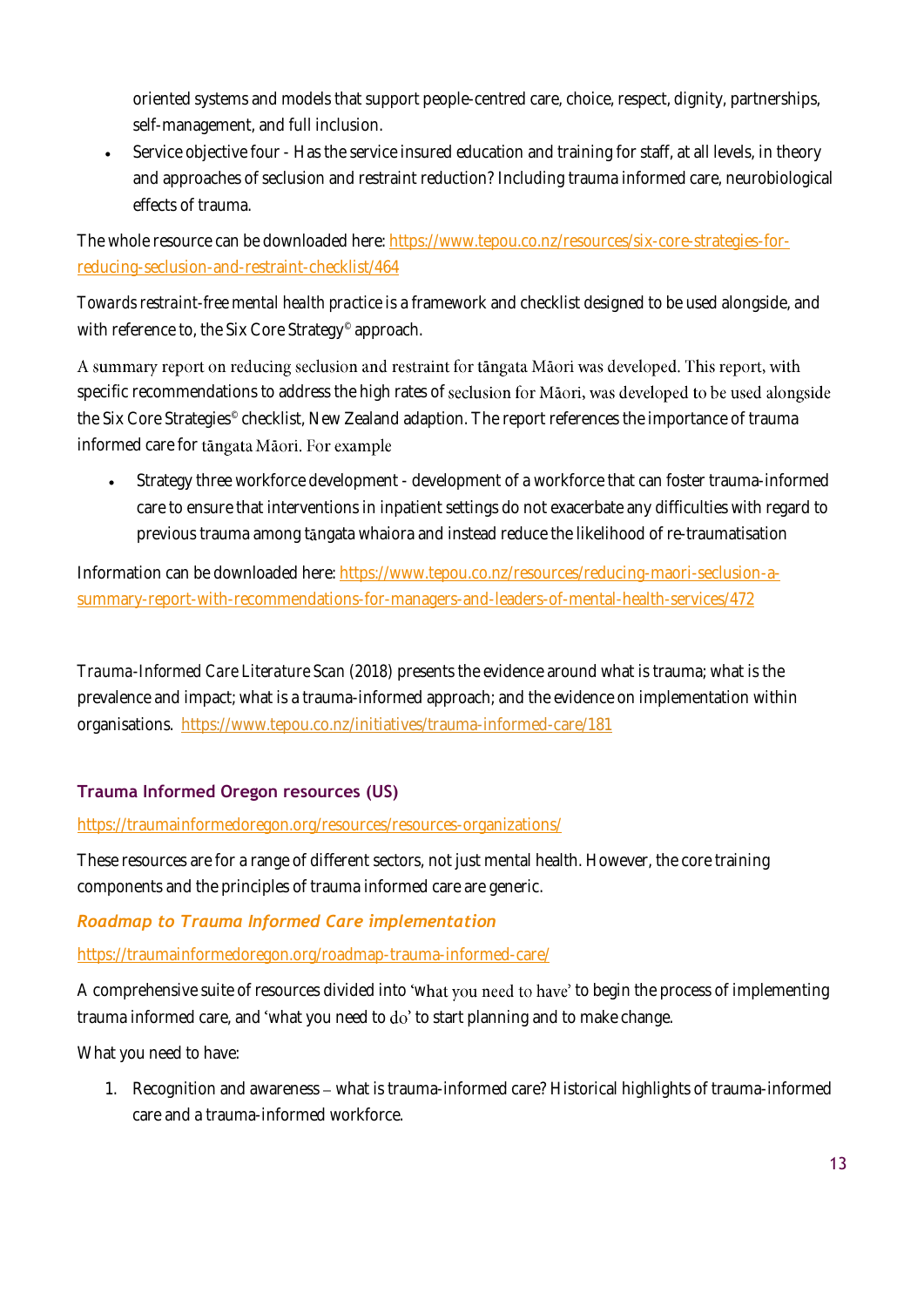- 2. Foundational knowledge standards of practice (a checklist of service standards for workforce development); core training components for trauma-informed care; and ongoing education and training.
- 3. Organisational readiness a YouTube link to Laura Porter discussion on resistance to trauma-informed care.
- 4. Process and infrastructure guidelines for standards of practice based on SAMHSA's guidance document.

What you need to do:

- 1. Gather information checklist assessment tools based on creating a culture of trauma-informed care approach to organisational change. Built on the five core values of safety, trustworthiness, choice, collaboration, and empowerment.
- 2. Create work plan a work plan template is provided.
- 3. Implement and monitor agency-wide communication; questions to ask when considering traumainformed care models.

# *Standards of Practice for Trauma Informed Care*

#### <https://traumainformedoregon.org/standards-practice-trauma-informed-care/>

The 2016 *Standards of Practice for Trauma Informed Care* are based on nationally recognised principles of trauma-informed care and are in alignment with SAMHSA's Concept of Trauma and Guidance for a Trauma-*Informed Approach*. Each section of the standards references specific elements in the SAMHSA guidance document. The standards sheet consists of five areas assessed on a four-point scale of development and commitment towards a trauma-informed approach. This assessment could be used as a baseline measure of organisational progress towards being a trauma-informed organisation. The five areas of assessment and examples of questions are identified below.

#### Agency commitment and endorsement

- leadership team (including administration and governance) has received information and training on trauma and trauma-informed care
- agency-wid[e workforce wellness](https://traumainformedoregon.org/standards-practice-trauma-informed-care/) programme is in place.

# Environment and safety

- individuals who have received services from the agency have helped develop and/or have reviewed decisions about physical environment and/or safety protocols
- physical environment has been reviewed for cultural responsiveness.

#### Workforce development – policies and practice

- employees have received core training in trauma-informed care
- individuals with lived experience of our service system participate in the hiring process
- [supervision](https://traumainformedoregon.org/standards-practice-trauma-informed-care/) includes discussion of staff care and wellness.